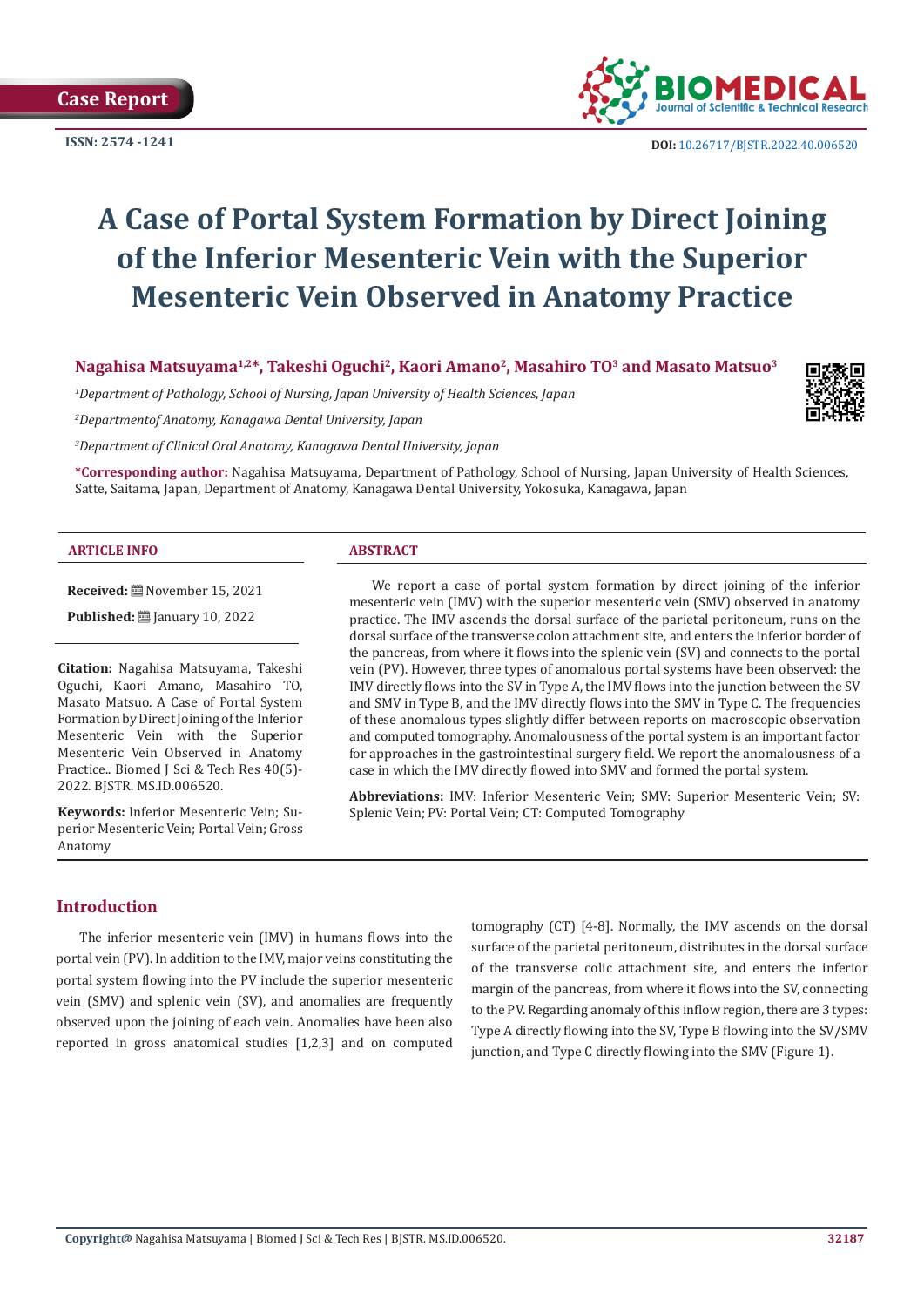

**Figure 1:** Inferior mesenteric vein 3 variations

• Type A) Variation of the venous drainage pattern of the inferior mesenteric vein into the splenic vein

• Type B) Variation of the venous drainage pattern of the inferior mesenteric vein into the junction between the splenic vein and the superior mesenteric vein

• Type C) Variation of the venous drainage pattern of the inferior mesenteric vein into the supeiror mesenteric vein.

- a. Portal vein
- b. Superior mesenteric vein,
- c. Splenic vein
- d. Inferior mesenteric vein

e. Sp: Spleen

In gross anatomical reports, Types A, B, and C accounted for 37, 21, and 42% of 112 autopsied bodies, respectively, in a report from Weinhaus [1], 65, 18, and 12% of 85 autopsied bodies, respectively, reported by Zilaie [2], and 73, 20, and 6% of 11 autopsied bodies reported by Kaur [3]. In CT reports, Types A, B, and C accounted for 54, 17, and 27% of 300 cases, respectively, in a report from

Papavasiliou [4], 56, 18, and 26% of 54 cases, respectively, reported by Graf [5], 68.5, 7.60, and 18.50% of 102 cases, respectively, reported by Sakaguchi [6], 48.5, 10.6, and 40.9% of 66 cases, respectively, reported by Arimoto [7], and 40, 30, and 20% of 916 cases, respectively, reported by Krumm [8], demonstrating a slight difference in the frequency of each type (Table 1).

**Table 1:** Drainage site of IMV and frequency of occurrence. IMV= inferior mesnteric vein, SV= splenic vein, SMV= superior mesenteric vein, GA= gross anatomy, CT= computed tomography.

| <b>IMV Drainage Site</b>                       | <b>Zilaie</b> | Weinhaus | <b>Kaur</b> | Papavasiliou | Graf           | Sakaguchi | <b>Arimoto</b> | <b>Krumm</b>   |
|------------------------------------------------|---------------|----------|-------------|--------------|----------------|-----------|----------------|----------------|
| IMV Drainaging to SV(Type A)                   | 37%           | 65%      | 73%         | 54%          | 56%            | 68.5%     | 48.5%          | 40%            |
| IMV Drainaging to junction of SV & SMV(Type B) | 21%           | 18%      | 20%         | 17%          | 18%            | 7.6%      | 10.6%          | 30%            |
| IMV Drainaging to SMV(Type C)                  | 42%           | 12%      | 6%          | 27%          | 26%            | 18.5%     | 40.9%          | 20%            |
| <b>Total Number</b>                            | 112           | 85       | 11          | 300          | 54             | 102       | 66             | 916            |
| Analysis Method                                | GA            | GA       | GA          | CТ           | C <sub>T</sub> | <b>CT</b> | C <sub>T</sub> | C <sub>T</sub> |

We report a case of direct joining of the SMV constituting the portal system in a corpse observed during anatomy practice. Embryologically, partial atrophy and disappearance of the venous system occur from the bilateral vitelline veins and their anastomotic branches as the intestine rotates at approximately 6 weeks of embryogenic age [9-12]. At this time point, a certain abnormality may have occurred when the distribution of bilateral vitelline veins started to become that observed in adults around the intestine through their development and regression, forming an anomaly in the IMV inflow region.

# **Case Report, Observed Body and Methods**

The anomaly of the IMV noted in an 89-year-old female (autopsy number 1989: senility) donated to Kanagawa Dental University for anatomy practice in the fiscal year of 2019 was excised using gross anatomical techniques, and the SMV, IMV, SV, and spleen were excised while connected to the PV (Figure 2). This report was prepared based on the ethical codes of the Japanese Association of Anatomists after approval (approval number: 557) by the Kanagawa Dental University Research Ethics Committee. There was no COI-related organization or institution.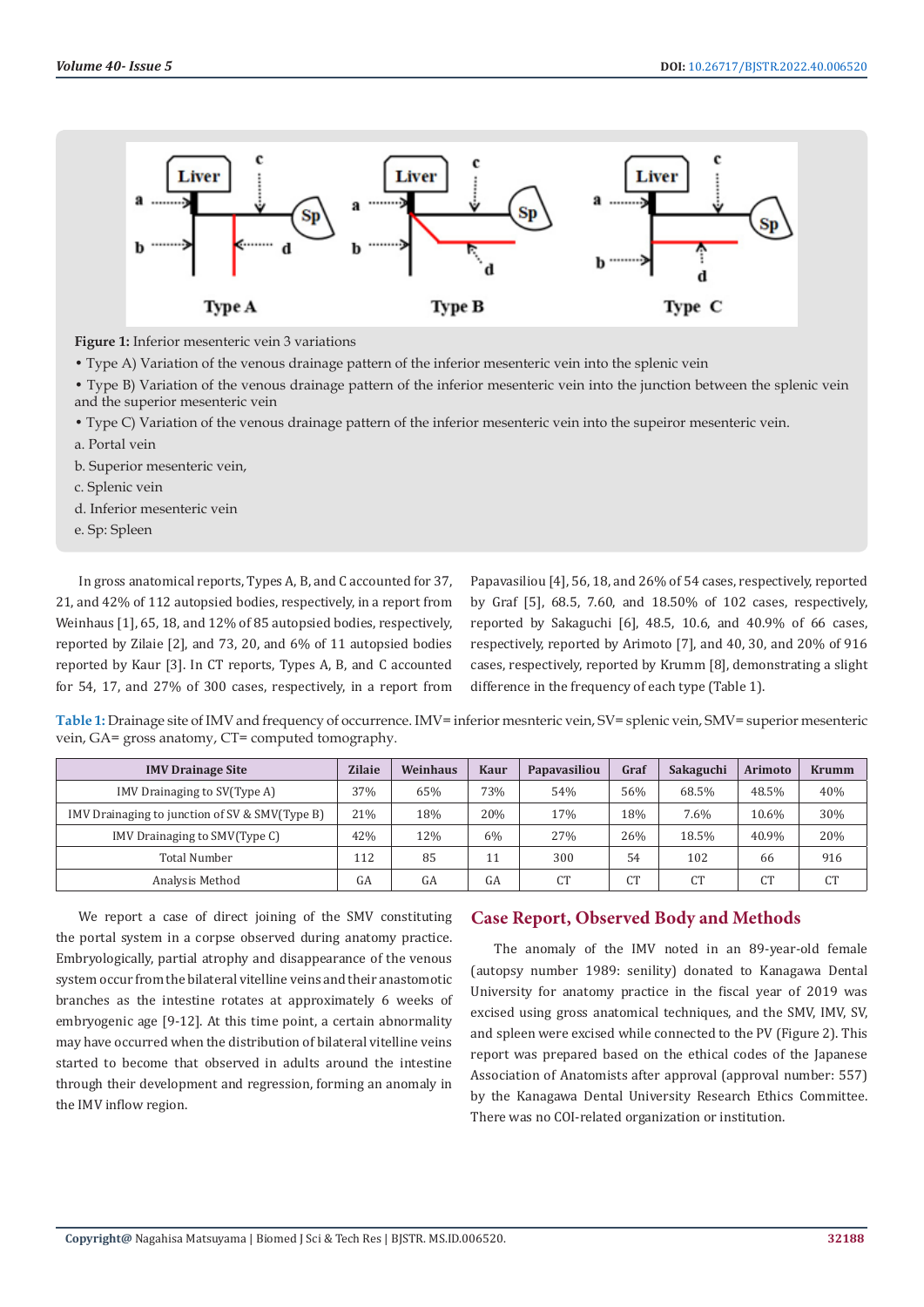

**Figure 2:** Anatomic variants of the inferior mesentric vein (IMV): reaely drainage of the IMV into the superior mesentric vein (SMV) can be found. SP= Spleen, DC= Descending colon, SC= Sigmoid colon, PV= Portal vein, SV= Splenic vein, SMV= Superior mesenteric vein, IMV= Inferior mesenteric vein, MCV= Middle colic vein, RCV= Right colonic vein, LCV= Left colonic vein, SmV= Sigmoidl vein, \*= Location of the IMV drained into SMV.

#### **Results**

The SV from the splenic hilum ran on the top surface of the pancreas on the posterior surface of the gastric corpus and flowed into the PV. The right and middle colic veins joined the SMV and flowed into the portal vein. In addition, the IMV joined by the jejunoileal vein joined at a site approximately 2 cm distal to the SPV from the region of the SMV and SV flowing into the PV (Figure 2).

# **Discussion**

The portal vein is a functional blood vessel related to functions, such as detoxification and metabolism in the liver and bile production. The main veins constituting the portal system are the SMV, which transports nutrients absorbed in the jejunum and ileum, and water absorbed in a part of the ascending and transverse colon to the portal vein, the IMV, which transports water absorbed in the rest of the transverse, descending, and sigmoid colon and upper rectum, and the SV, which transports a component of red blood cells destroyed in the spleen, indirect bilirubin. Nutrients ingested by humans start from the oral cavity, are absorbed in the small and large intestine, and stored in the liver through the

portal system. The portal system plays an important clinical role in absorption, metabolism, and storage of nutrients [13,14]. In addition, an increase in venous blood flow of the portal system was suggested to alter intrahepatic blood flow components of the portal vein, reducing the hepatic functional reserve. An anomaly was noted in this gross anatomical observation, in which the IMV joined the SMV and flowed into the portal vein. Anomalies of blood vessels constituting the portal system slightly differ among reports [1-8] but as shown in Table 1, the mean frequency of Type C in which the IMV directly joins the SMV was 24.1%.

Many veins constituting the digestive system gather in the portal vein and congenital abnormality in the distribution of the portal vein is considered markedly rare, even though the embryological timing is the same as that of the bile duct and celiac artery system. During development of the portal vein, 2 vitelline veins that develop from the yolk sac at 4 weeks of embryogenic age distribute to be positioned on the bilateral sides of the archenteron, which becomes the future duodenum, and then join the main vein and umbilical vein, and flow into the venous sinus. At 5 weeks of embryogenic age, 3 anastomotic branches of the bilateral vitelline